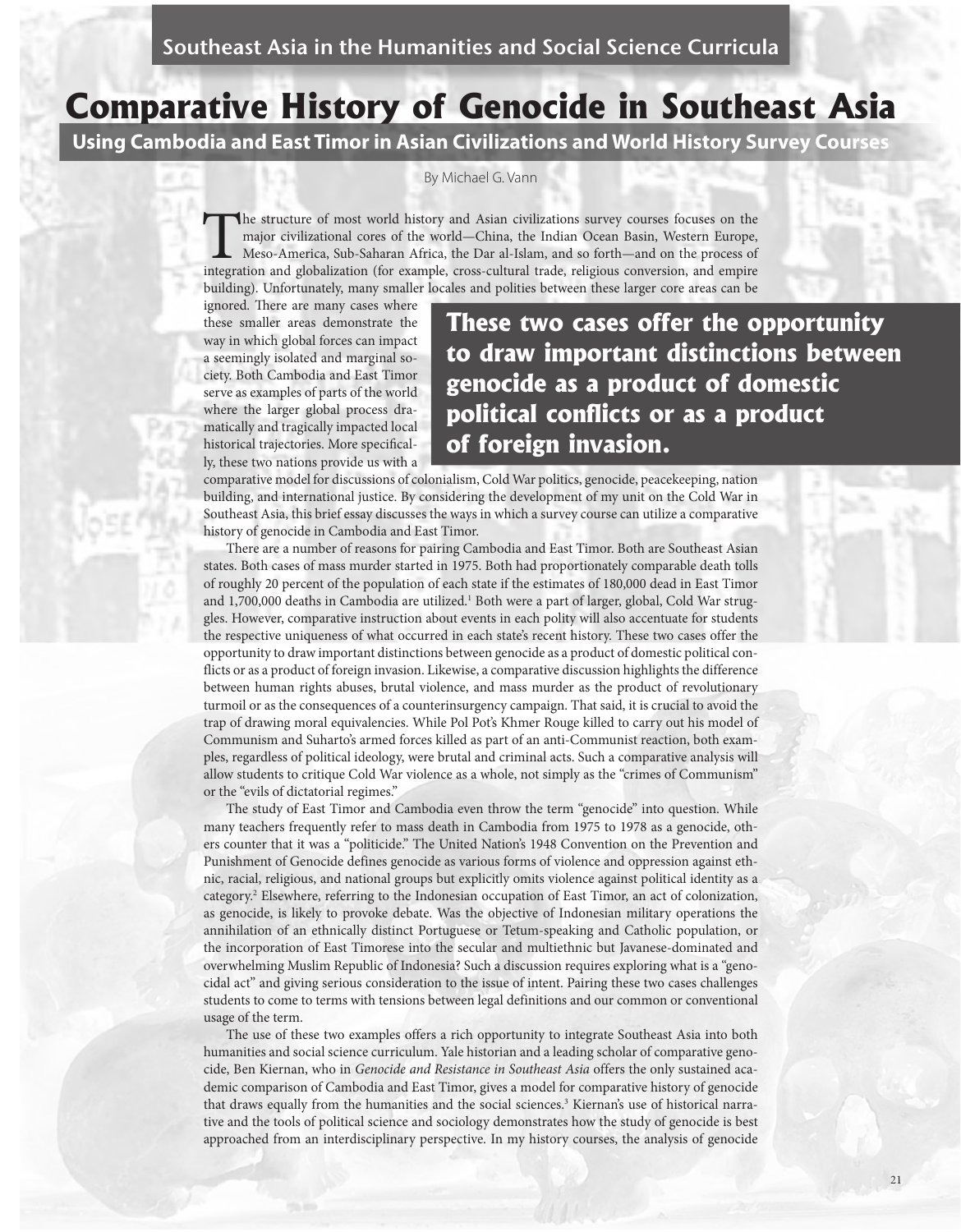makes use of readings from a variety of fields. This allows my students to consider multiple, and possibly competing, perspectives on the subject matter, but also to make comparisons between the empiricist tendencies of historians and the theory-driven analysis of political scientists. Specifically, I assign firsthand accounts from Cambodia and East Timor and require my students to use these primary sources to build historical arguments for each case.<sup>4</sup> Later, my students read theoretical pieces on genocide as a global phenomenon and critique the value of developing models to understand diverse case studies.<sup>5</sup> By combining these two approaches, my course gives students a command of the various boundaries between and connections among several disciplines in the humanities and social sciences, namely the opportunities and limitations of anthropology, history, literature, political science, and sociology, as well as the possibilities of creative interdisciplinary analysis.<sup>6</sup> That said, our discussion of Cambodia and East Timor is most firmly grounded in comparative history.

As I have been using these paired examples in my world history and southeast Asian history survey courses in the past decade, I have modified my lectures, reflecting my growing understanding of the complexity of the cases and the problems of crafting a useful and accessible narrative for my students. Such a narrative needs to carefully balance the significance of local events and the global reach of the superpowers, and the tensions between macro and microhistory. I have come to the conclusion that we need to teach the issue of Cold War genocide in Southeast Asia by presenting multiple and at times conflicting narratives. As in Kurosawa's film Rashōmon, where four eyewitnesses offer very different versions of an act of violence, students learn that the "facts" can vary according to one's perspective and that context and meaning can be subjective. In the process of understanding and comparing the case studies of East Timor and Cambodia, my students learn to define their own methodology and sharpen their analytic skills, as well as understand that the writing of history and the use of certain death statistics can be political acts.7

**M** y initial inspiration for these lectures came from the film *Manufacturing Consent: Noam* Chomsky and the Media.<sup>8</sup> In this impressive documentary, the radical American scholar argues that American corporate media's id Chomsky and the Media.<sup>8</sup> In this impressive documentary, the radical American scholar argues that American corporate media's ideological constraints determine what stories get covered and to what extent. Chomsky proposes the Khmer Rouge regime and the Indonesian army's invasion and occupation of neighboring East Timor as two parallel and contemporary case studies. He holds that they offer a rare controlled experiment in history, persuasively demonstrating the silence regarding East Timor at a time when Cambodia was front-page news. He argues that East Timor was the "wrong story" for American corporate media.9 Admittedly, his focus is on the Western media coverage of the two genocides and not in the genocides themselves. Nonetheless, I screen a twelve-minute segment from the flm to illustrate the comparison. Chomsky's perspective is useful for framing the larger historical narrative of mass murder in the late twentieth century. While the horrors of the Cambodian case have received more academic and journalistic attention, his discussion of the deaths in East Timor (an estimated 150,000 of a total population of just over 600,000 in the first four years of the invasion and occupation) offers a solid introduction into a less known historical chapter. For the purposes of my classroom, he provides a concrete example of comparative genocide as an intellectual exercise. This excellent film segment provocatively raises two key issues for students in American classrooms: the American government's complicity in creating the conditions for these human rights disasters and the selective media coverage. Manufacturing Consent presents the widely accepted consensus that the American bombardment of Cambodia between 1970



Screen captures from Manufacturing Consent: Noam Chomsky and the Media. Source: YouTube at http://tinyurl.com/lohgm4x.

and 1975 created the necessary chaotic conditions that allowed the Khmer Rouge to seize power. While an unintended consequence, this American military strategy to break North Vietnamese supply lines to the National Liberation Front in South Việt Nam was inadvertently essential to the rise of the Pol Pot regime. The film clip is particularly good at demonstrating American mass media's fxation with the human rights disaster in Cambodia as a Communist bloodbath, ofen

assuming a worst-case scenario without proper documentation, and the almost complete lack of coverage of the Indonesian military's brutal invasion and occupation of East Timor. In a powerful scene, a roll of paper containing the entire New York Times coverage of Cambodia is rolled across a stadium foor, dwarfng the paltry column space devoted to Indonesia's invasion of East Timor.

The usefulness of Chomsky's argument lies in its clear binary opposition. While both Cambodia and East Timor are in Southeast Asia and the most intense killing occurred between 1975 and 1979,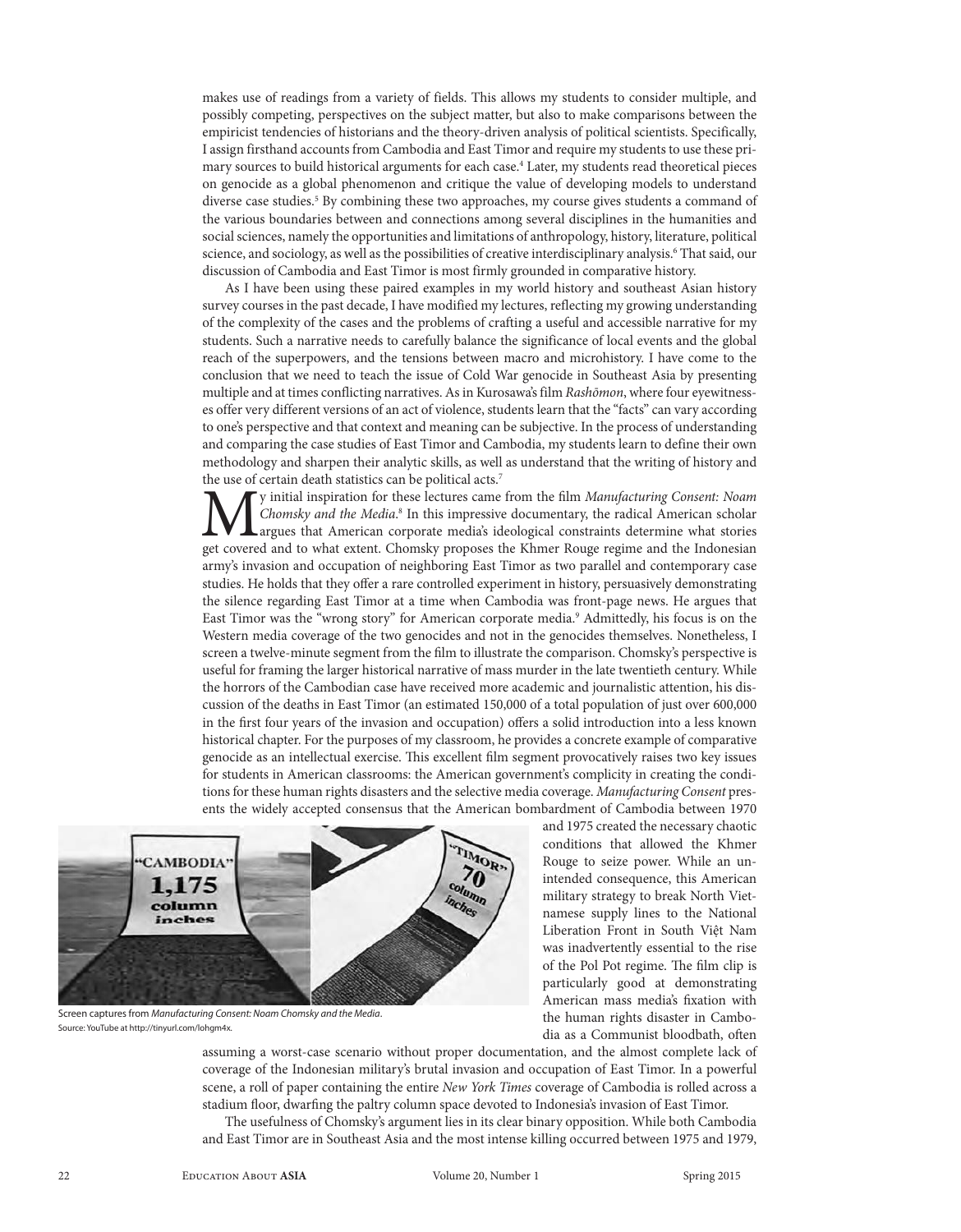## **Khmer Rouge Genocide**

nder the rule of Prince Norodom Sihanouk in the 1960s, Cambodia remained neutral during the American War in<br>Việt Nam. By the late 1960s, the Communists in Việt Nam began to use eastern Cambodia as a transportation hub<br>for Việt Nam. By the late 1960s, the Communists in Việt Nam began to use eastern Cambodia as a transportation hub sanctuaries. The United States carried out heavy carpet bombing campaigns in Cambodia to stop Communist supply lines. Sihanouk was removed from power in a military coup led by US-backed Lieutenant General Lon Nol in 1970.

 During this time, the Cambodian Communists, known as the Khmer Rouge (French for Red Khmer) and led by Pol Pot, gained new recruits and support, and later began attacks on Lon Nol's army. By 1975, the Khmer Rouge under Pol Pot's leadership captured the Cambodian capital of Phnom Penh and established Communist rule in Cambodia.

 The Khmer Rouge began to empty cities and towns in an attempt to eliminate any capitalist and intellectual movements from urban areas. Educated people in the country had to work with their hands in the fields. If they resisted,



they were tortured and executed in various killing fields. The prison S-21 was particularly brutal. Of the 14,000 prisoners that entered S-21, only seven are known to have survived. For citizens that were not tortured and executed, political and civil rights were abolished, labor camps were created, and minority groups were heavily persecuted. All

S-21prison camp. Source: Yale University Cambodian Genocide Program website at http://tinyurl.com/nmm89q8.

citizens worked long days as unpaid laborers, living in communes on minimum rations. Between executions, overwork, starvation, and disease, millions of Cambodians died. The Cambodian Genocide Program at Yale University estimates that 1.7 million people were killed by the Khmer Rouge from 1975 to 1978, roughly 21 percent of the entire population of the country, with other sources placing the number well over two million.

 The Khmer Rouge fell in 1979, when the Vietnamese invaded Cambodia and captured Phnom Penh. The Khmer Rouge leaders retreated into western Cambodia and maintained control of some areas. The Khmer Rouge was part of a coalition government that fought against the Vietnamese for the next decade. After Việt Nam's 1989 departure, the Khmer Rouge experienced mass defections, the capture of key leaders, and the death of Pol Pot. By December 1999, the Khmer Rouge essentially ceased to exist.

#### **SOURCES**

The Cambodian Genocide Program, CGP http://tinyurl.com/pjsuxwg.

The Killing Fields Museum of Cambodia, http://www.killingfieldsmuseum.com/.

Peace Pledge Union, http://tinyurl.com/7hsnhus.

SarDesai, D.R. Southeast Asia: Past and Present. Boulder, CO: Westview Press, 2010.

the cases were on polar ends of the political spectrum. Like so many other cases of Communist totalitarian states murdering their own citizens, the Khmer Rouge genocide was done in the name of an interpretation of Marxism. However, in Indonesian-occupied East Timor, the obsessively anti-Communist Suharto regime did the killing. We must keep in mind that Suharto came to power through the 1965–1966 elimination of the Communist Party of Indonesia (Partai Komunis Indonesia-PKI) when 500,000 to 1,000,000 Indonesians lost their lives and the so-called New Order continued to use Red Scare tactics to justify corruption, human rights abuses, and unaccountability until the dictator fell in 1998.<sup>10</sup> Thus, this comparison gives us the "worst-case scenarios" for Communist and anti-Communist mass murder. In my first few versions of a lesson on the Cold War in world history, I presented my students with this tidy package. However, I began to have some concerns that this tidiness could create the idea of a moral equivalency in the minds of some of my students.

Infortunately, the Chomskyian model has some serious shortcomings. Most importantly, even though Chomsky himself is extremely critical of what he perceived as the Manichean dualism of Cold War politics, the model replicate though Chomsky himself is extremely critical of what he perceived as the Manichean dualism of Cold War politics, the model replicates the either/or approach to Cold War history, is overprivileged. While this fts in with the earliest explanations of the Khmer Rouge from scholars, such as the most prominent historian of Cambodia, David Chandler, more recent studies of the Khmer Rouge by Ben Kiernan stress the racial and ethnic component of the killings. Chandler argues a simplistic Cold War paradigm: that the Khmer Rouge is simply the most extensive Marxist revolution in history. Such a line of reasoning assumes that Marxist states will always be oppressive and violent. Kiernan, no advocate of totalitarianism himself, developed a more nuanced and complex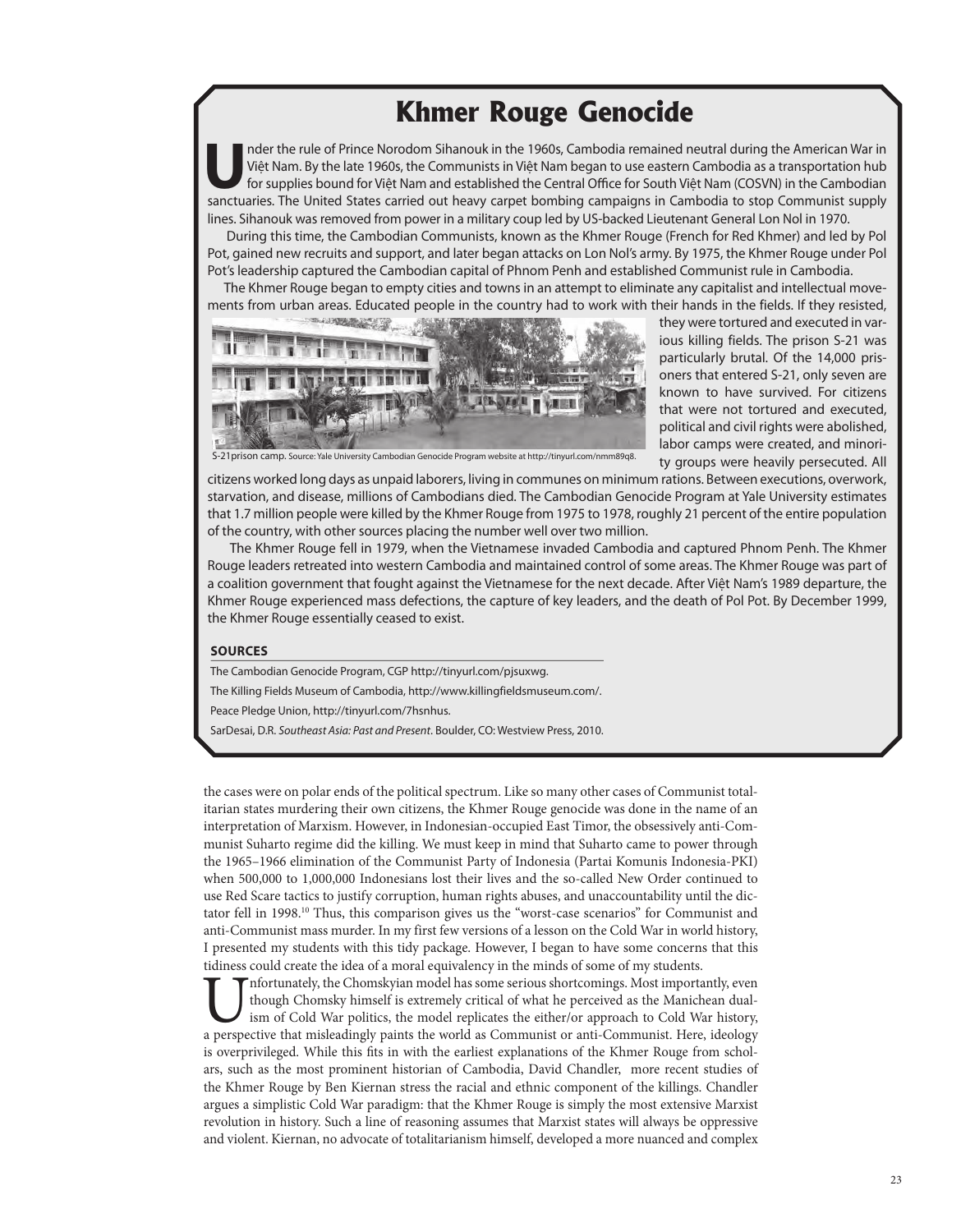model that placed more emphasis on nationalism and racial thinking in the Khmer Rouge regime. Kiernan pointed out the stages and varieties of Khmer Rouge violence, noting that at diferent stages both class and race were more or less important.<sup>11</sup> As non-Khmers (ethnic Vietnamese and Muslim Chams) were killed at much higher rates and as the party itself had only a very loose and confused command of Marxism, the blood red line from Marx to Lenin to Stalin to Mao to Pol Pot is a Cold War oversimplifcation. Furthermore, such logic is at a loss to explain the Sino-Soviet rif and the Vietnamese invasion of Cambodia in 1978. Chomsky's use of the Timorese case also has some holes in it. East Timor's main independence movement, Fretilin, was a lefist coalition and not an orthodox Communist party, and the impoverished rural island would hardly be fertile grounds for building a Marxist utopia. The Suharto regime's claims of stopping the tropical island from going over to the Soviet camp need to be greeted with great skepticism. Chomsky's narrative runs the risk of overemphasizing the Cold War component of what was really just Indonesian territorial expansion.

S I rethought these lectures, I turned to a more recent documentary film, *The Trials of Hen-*<br>*ry Kissinger*, based on the book of another dissident intellectual, Christopher Hitchens.<sup>12</sup><br>In Hitchens's condemnation of Ki ry Kissinger, based on the book of another dissident intellectual, Christopher Hitchens.<sup>12</sup> In Hitchens's condemnation of Kissinger's foreign policy, he also uses Cambodia and East Timor. While not part of a tight comparative discussion, as in Manufacturing Consent, The Trials of Henry Kissinger has two roughly five-minute sections that focus specifically on each case study. Here the emphasis is on how American Cold War strategies had disastrous consequences in Southeast Asia and elsewhere. Journalist and witness to the American bombardment of eastern Cambodia Elizabeth Becker and Pulitzer Prize-nominated author William Shawcross detail how American bombardment of Vietnamese bases and supply lines on Cambodian territory created social chaos. Following Shawcross and Becker, Hitchens agues that Kissinger's eforts to break the North Vietnamese-run National Liberation Front via the "secret bombings" destabilized Cambodia, creating the only conditions in which the Khmer Rouge could come to power.<sup>13</sup> Kissinger also played a crucial role in Indonesia's seizure of East Timor. Faced with the loss of Việt Nam, Laos, and Cambodia in April 1975, Hitchens argues that propping up anti-Communist strongmen was an essential American Cold War tactic.

**As non-Khmers (ethnic Vietnamese and Muslim Chams) were killed at much higher rates and as the party itself had only a very loose and confused command of Marxism, the blood red line from Marx to Lenin to Stalin to Mao to Pol**  Pot is a Cold War oversimplification.



From left to right: 1978 photo of Pol Pot. Source: Institute for War, Holocaust and Genocide Studies at http://tinyurl.com/jvkpc29; Tuol Sleng Genocide Museum photo by Adam Carr, Source: English Wikipedia. Licensed under CC BY-SA 3.0 via Wikimedia Commons at http://tinyurl.com/m6yg5tv; photos of victims that were imprisoned at S-21. Source: Institute for War, Holocaust and Genocide Studies at http:// tinyurl.com/jvkpc29.

This meant supporting dictators such as Suharto; there is also a section on General Pinochet's overthrow and the murder of Chilean President Salvador Allende in an American-sponsored coup not coincidentally named "Operation Jakarta." The film and the book stress President Henry Ford's visit to Jakarta the day before the December 7, 1975, attack on Dili. Declassifed documents show that Ford and Kissinger essentially green-lighted Suharto's invasion of a neighboring state. In this narrative, the US's Cold War interventions in Southeast Asia set these genocides in motion. In interviews with journalist and victim of Indonesian military violence Amy Goodman, photographer and political activist Elaine Brière, and former Timorese resistance leader Constancio Pinto, the flm argues that the brutalities of the Indonesian invasion and occupation could not have been possible without supplies of arms and specific aircraft from the United States and its allies. While genocide was not the intended outcome, the narrative holds that concern for local sufering was not an issue for the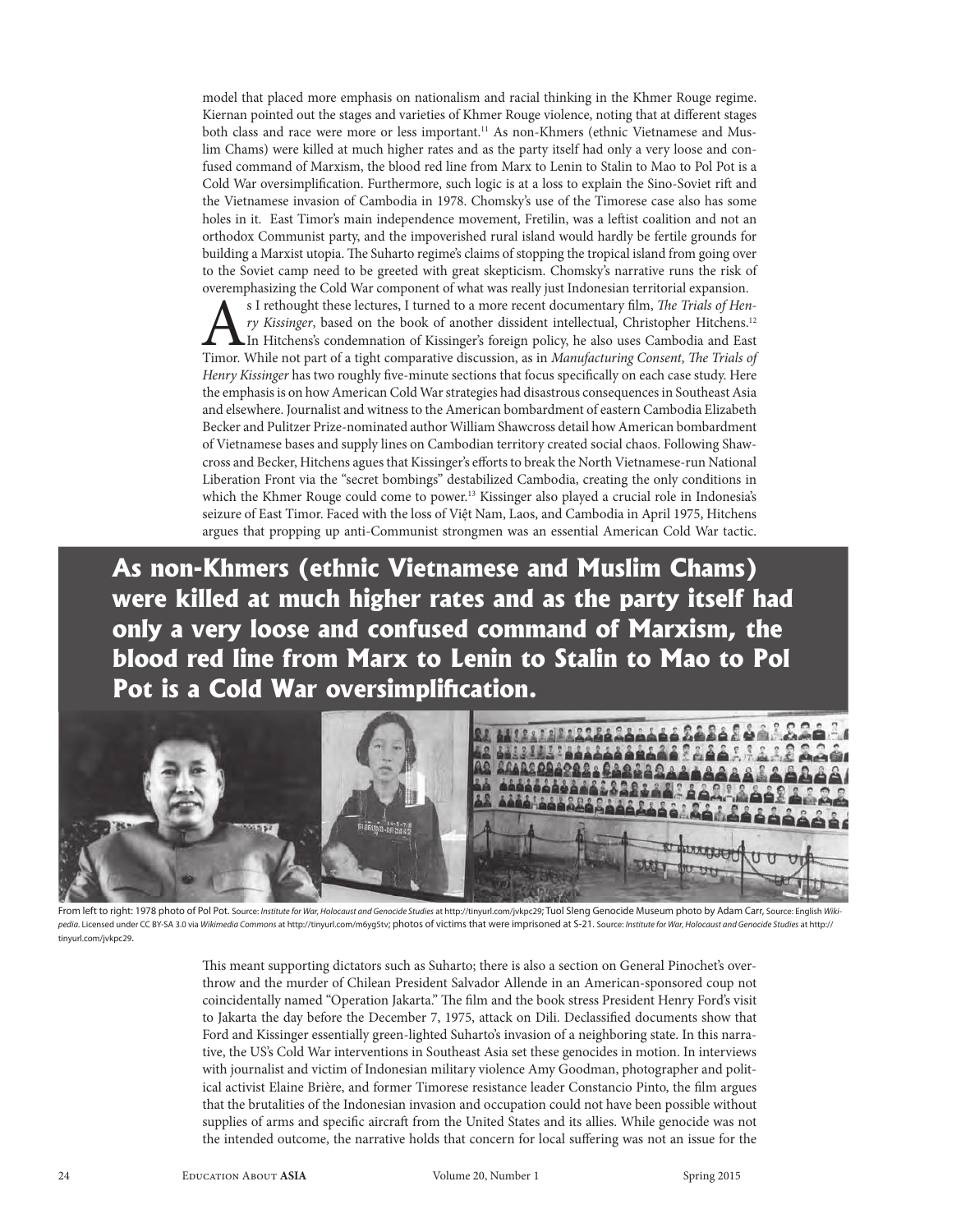**Yes, American arms and aircraft were used in East Timor but the pilots dropping the napalm on Timorese villages**  were Indonesians operating under orders from officials **in Jakarta.**



From left to right: General Suharto just after his appointment as president of Indonesia in March 1967. Source: Radio Free Europe, Radio Liberty website at http://tinyurl.com/cc5c7es; Indonesian invasion troops on the streets of Dili, East Timor in 1975. Source: The Sydney Morning Herald at http://tinyurl.com/lhowl4vio; screen capture of East Timor family grave crosses from the documentary The Indonesia Genocide in East Timor. Source: YouTube at http://tinyurl.com/mk5ltd8.

superpowers. National Security Archive Fellow and historian of US-Indonesian relations Bradley Simpson has detailed American support and preference for "authoritarian development" in postcolonial Indonesia.<sup>14</sup>

While persuasive to an American university audience concerned about or entertained by the misadventures of the CIA, this narrative also has certain failings. With its focus on the American superpower, we run the risk of cr the misadventures of the CIA, this narrative also has certain failings. With its focus on the American superpower, we run the risk of creating a neocolonial history where all Sar's transformation into Pol Pot was a phenomenon of Cambodia's colonial encounter with France, the infuence of Mao Zedong's radical excesses during China's Cultural Revolution (1966–1976) and tensions with Vietnamese Communists in Hanoi.<sup>15</sup> Yes, American arms and aircraft were used in East Timor, but the pilots dropping the napalm on Timorese villages were Indonesians operating under orders from officials in Jakarta.<sup>16</sup> To comprehend the brutality of the invasion and occupation, the motivations of the Indonesian officers and soldiers must be taken into account.<sup>17</sup> In this regard, Hitchens's model fails. The macrohistory of a superpower ignores the microhistory of local agency.

A third approach and my current model begins with recognizing these two larger narratives but then turns to look at the peculiarities of each case. As this is part of a world history course, we must keep the big picture in mind, and the use of social science theories offer value for understanding similarities in events around the world, but I hold that by exploring the specifics of history we can see the interaction of the local and the global. In this regard, my course starts with noting the importance of ideology and of the unintended consequences of a blundering superpower that might use a sledgehammer for a scalpel's job or would be willing to look the other way when an inconvenient crime is being committed. Then, I guide the students through the specific political, social, and economic developments that led to the rise of the Khmer Rouge and the desire of the Indonesian officer corps to annex East Timor.

As stated above, the specifics of the Cambodian and East Timorese cases can challenge master narratives of ideology. Kiernan has persuasively shown that the racial and ethnic thinking was as important as Marxism in Pol Pot's murderous attempt to create his vision of a pure Khmer utopia. Yet, even with this more complex and nuanced view of the regime, we still need to note the importance of the revolutionary effort to transform Cambodia. Mass murder was part of the effort to cleanse the society of what the party deemed "social ills."<sup>18</sup> In their promotion of the rural and uneducated Cambodians as the true and pure Khmer, "base people," the Khmer Rouge designated anyone associated with the capitalist West, decadent urban life, or modernity in general as corrupted "new people." In order to cleanse Cambodia, these people had to be removed. The most famous stories concern the summary execution of anyone wearing eyeglasses, as they must have been educated under the old regime.

In contrast, the killing in East Timor was not part of a revolutionary project. Rather, the killing came from the strategy of what was essentially a colonial occupation and a counterinsurgency campaign but justified domestically and internationally as a fight against Communist expansion.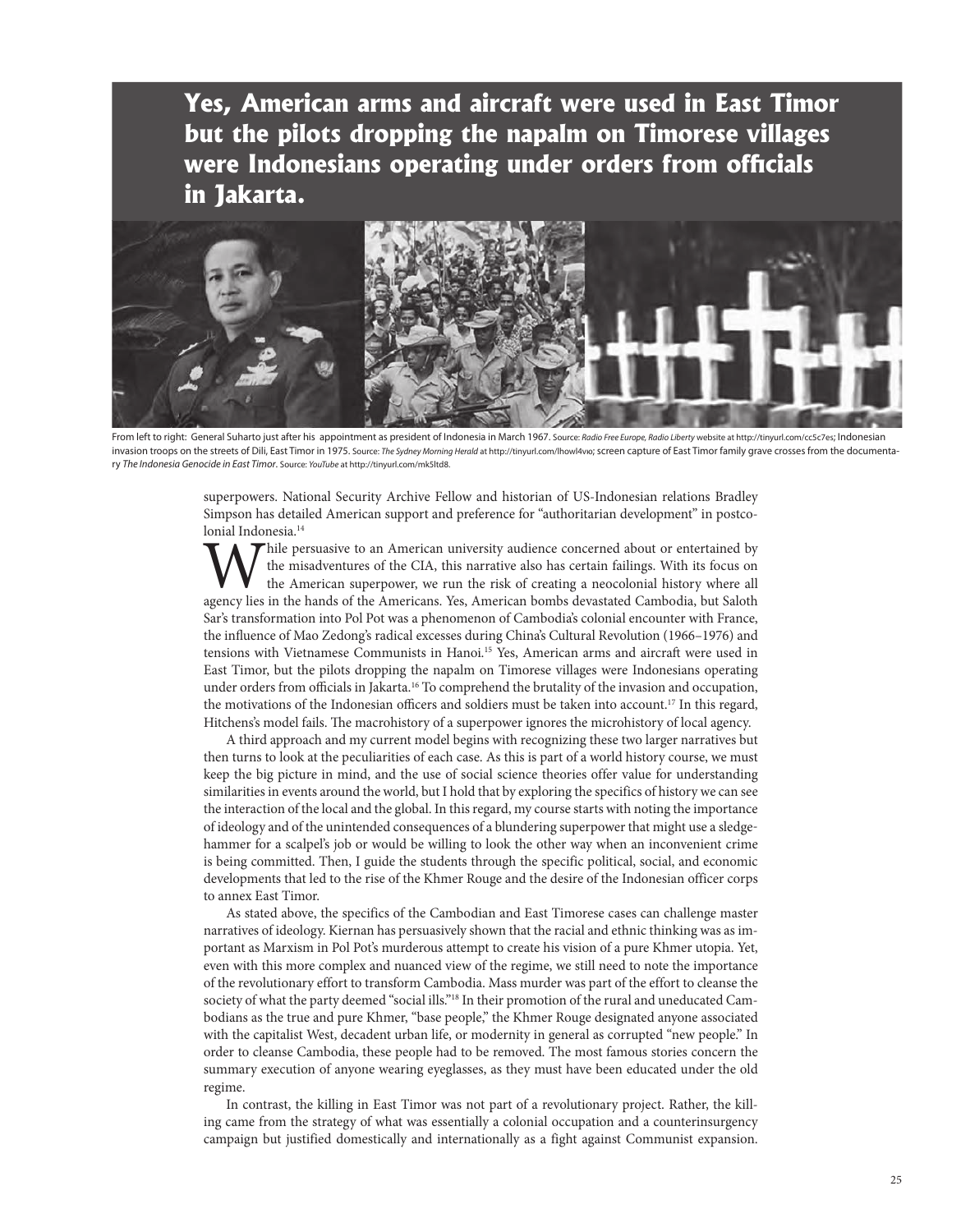## **East Timor Genocide**

ast Timor is now a sovereign state on the eastern half of Timor island in the Indonesian archipelago, about 400 miles north of Australia. Since the 1520s, there was a Portuguese colonial presence in East Timor except for a brief period of Japanese occupation in World War III. Following the end of the Portuguese dictatorship in 1974, an independence movement emerged in East Timor, backed by the leftist Fretilin political party led by Jose "Xanana" Gusmao. President Mohammad Suharto of neighboring Indonesia, concerned about East Timor be-



coming a Communist state, pushed for the country's integration into Indonesia. Pro-Indonesian political parties in East Timor signed the Balibo Declaration in 1975, which called for integration into Indonesia. The Indonesian military invaded East Timor after the signing of the declaration and killed a half-dozen Australian journalists during this action. Indonesian forces fought the Fretilin, eventually taking control and designating East Timor the twenty-seventh province of Indonesia in 1976.

The Indonesian occupation of East Timor would last twenty-four years, and in that time, the Yale University Genocide Studies Program estimates that up to 20 percent of the East Timorese population (approximately 183,000 people) perished from murder, starvation, or illness.

In 1991, during protests over police killing a student, Indonesian troops fired on pro-independence demonstrators at Santa Cruz cemetery in Dili, East Timor's capital, killing at least 250 people. Indonesian soldiers also severely beat two American journalists, which brought the event to international attention. In 1992, Jose Gusmao, was captured along with 1,000 other Fretilin members. Gusmao was sentenced to life imprisonment, which was later reduced to twenty years.

These events in the early 1990s caused deeper inquiry in the West regarding Indonesia's human rights record and the suspension of financial aid and shipments of military arms to Indonesia. In 1998, President Suharto resigned and was replaced by BJ Habibie, who allowed a referendum on independence in East Timor. After a 78.5 percent vote in favor of independence, pro-Indonesian forces in East Timor carried out a campaign of violence and terrorism, killing over 1,000 people, destroying 80 percent of the country's buildings, and forcing approximately 250,000 people to flee into West Timor. In response, a UN multinational military force ended the violence. The United Nations Transitional Administration in East Timor (UNTAET) assumed control and assisted in the drafting of a constitution for an independent East Timor, a process completed in 2002 with the election of Gusmao as president.

### **SOURCES**

Yale University Genocide Studies Program. "East Timor." Accessed March 10, 2015. "http://tinyurl.com/prtk836. SarDesai, D.R. Southeast Asia: Past and Present. Boulder, CO: Westview Press, 2010.

> Historian Bradley Simpson's title of a chapter on the East Timor incursion he authored for an edited volume might be the most appropriate descriptor of the event: "A Colonial Hot War in Cold War Disguise."<sup>19</sup> If the Indonesian state wanted to transform East Timor, it was along the lines of forced integration into the postcolonial state, which combined learning the national language, adopting methods of wet rice agriculture, and increased economic connections to Jakarta. These policies were accompanied by the destruction of local traditions, the promotion of Islam over animism or Catholicism, and the importation of Indonesian settlers who enjoyed various comparative advantages relative to the East Timorese. From a strategic standpoint, the implementation of the Indonesian project in East Timor required breaking the will of the indigenous population. Thus, the army came in with heavy force and used indiscriminate violence against the civilian population in Dili, as well as the "districts" (the term for the mountainous territory outside the capital). As in so many similar situations of foreign invasion and settler colonialism, the intrusion produced widespread resentment and support for resistance. Taking many forms, from the formation of armed guerilla units to a popular embrace of Catholicism as a national identity, the nation was plunged into an escalating spiral of violence and resistance. While the Indonesian army was not trying to exterminate the indigenous population, its reckless use of force, including napalm strikes, the destruction of entire villages, systematic torture and sexual violence, and punitive massacres, combined with economic chaos, famine, and the spread of disease, resulted in the deaths of over a quarter of the population and an equal number of internal refugees. In addition to these horrors, the Indonesian state's transmigrasi program of sending impoverished Javanese and Balinese settlers, the official use of